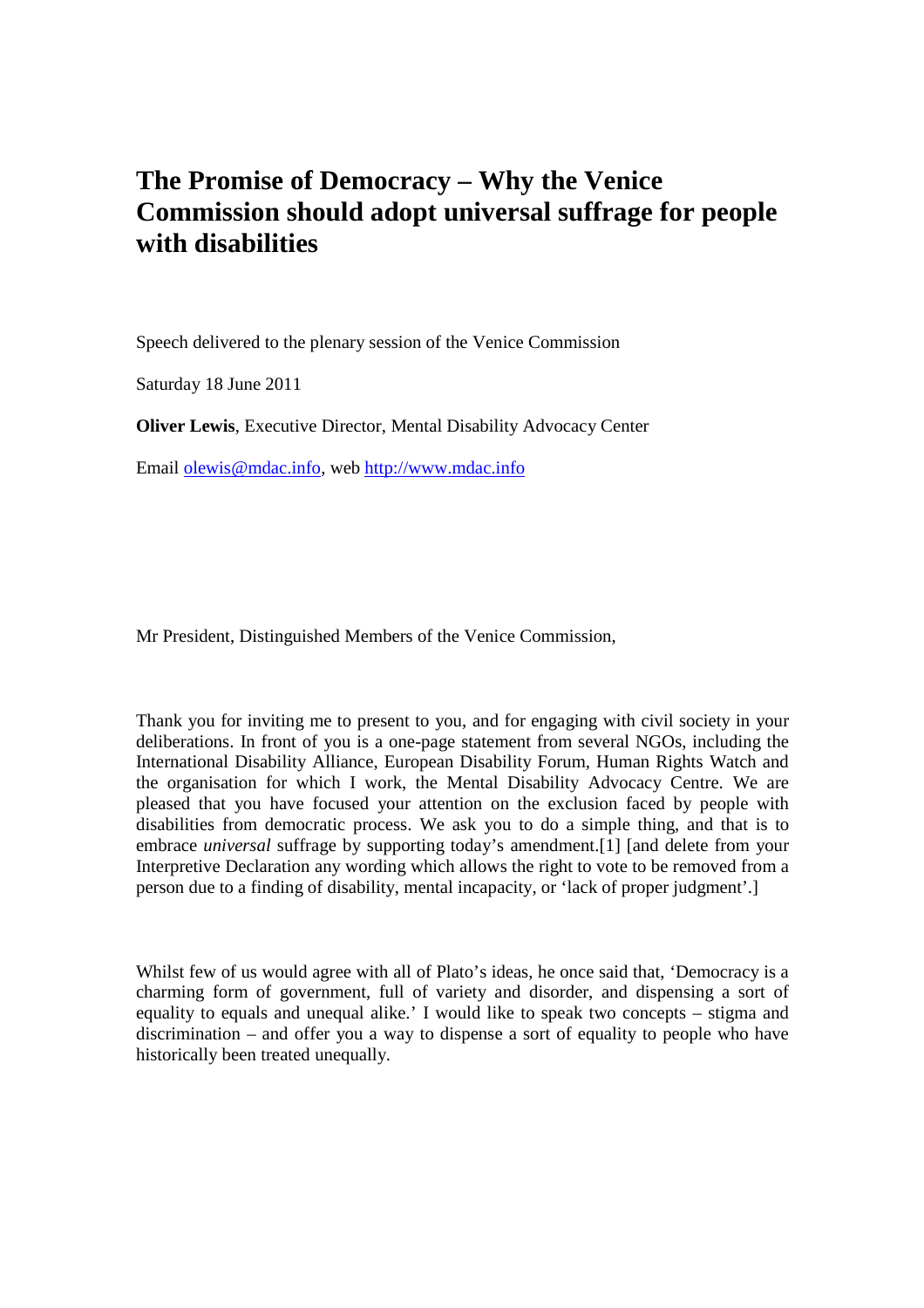## **1. Stigma**

Huge damage is caused by stigma. For people with disabilities and their families, this includes loss of self esteem, shame and secrecy. Historically excluded from political discourse and therefore from the democratic process, people with disabilities have been isolated and segregated, their voices unheard and their autonomy and voting rights stripped away. Sometimes viewed as economically useless and abandoned by their families and communities, they are segregated in remote institutions where they are at increased risk of exploitation, violence and abuse. Disproportionately living at the edges of society, people with disabilities are truly 'unequals'.

This need not be so.

Stigma is based on prejudices, myths and outdated notions. Distinguished members of the Venice Commission are likely no different from other people who do not have direct contact with people with an intellectual disability or a person with a user of mental health services. One myth for example, is that a person's mental functioning remains constant throughout life. Another myth is that mental illness takes over a person's whole being so that they become incapable of making any choices whatsoever. Another myth is that people with intellectual disabilities cannot understand or express themselves and that they are unduly suggestible. We must be wary of bringing these stereotypes to this table.

Voting is one of the most potent rights of all, and denying it will have the effect of increasing stigma and social harm.

## **2. Discrimination**

On the plainest of readings, the Venice Commission's [pre-today] proposals fail to comply with Article 29 of the UN Convention on the Rights of Persons with Disabilities, which sets out the right to public and political participation in some detail, including the right to vote and stand for election.[2]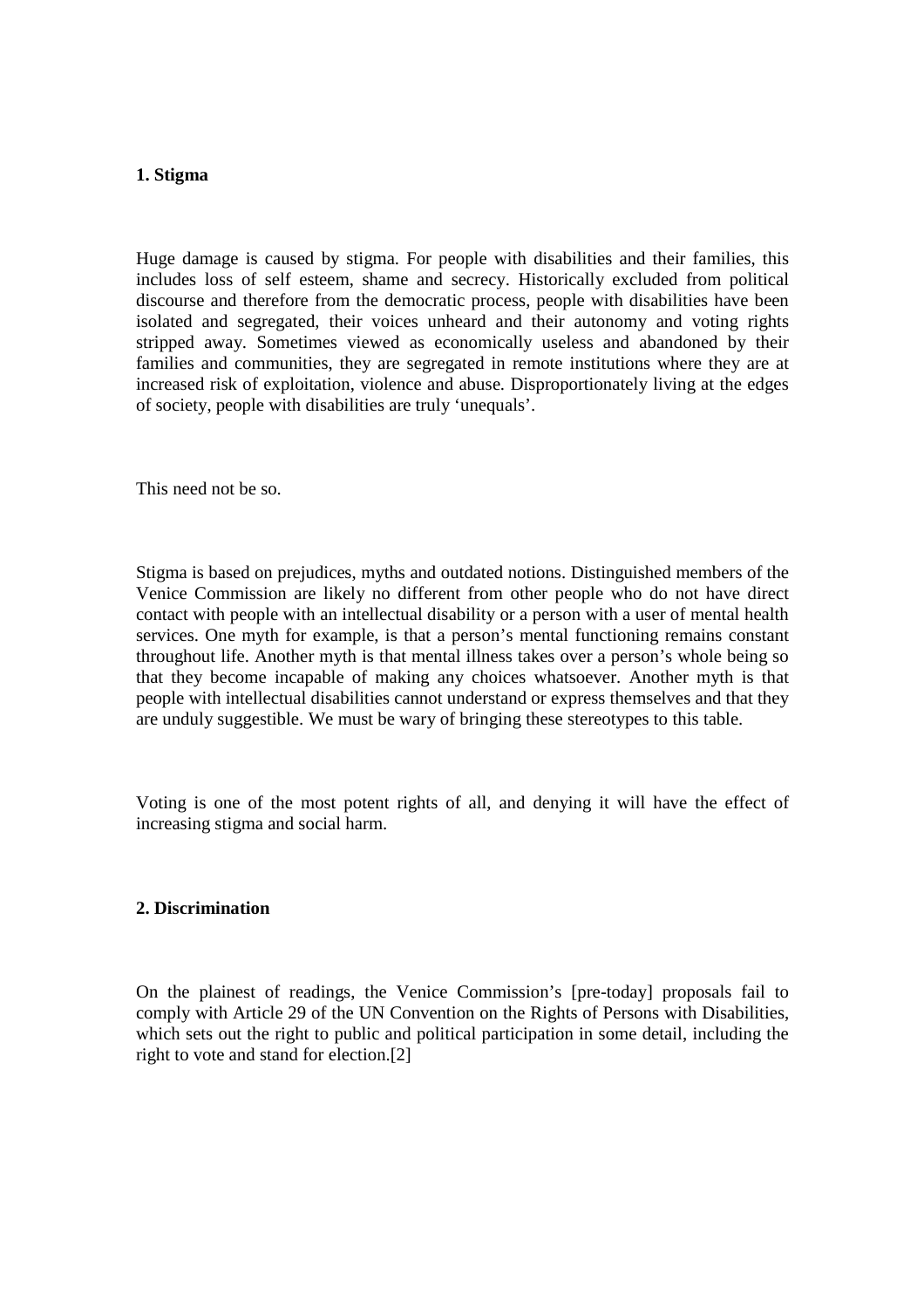The Disability Convention is the latest articulation of human rights agreed on by all governments worldwide and adopted unanimously by the UN General Assembly. It has immense coverage across the world. There have been no reservations on Article 29, in other words every State is committed under international law to uphold the right to vote for people with disabilities without discrimination.

The Convention makes no distinction between people with mental health diagnoses or difference, people with intellectual disabilities, 'mild' or 'severe' disabilities, people deprived or restricted of legal capacity, and those requiring more intensive support. Universal suffrage really does mean universal [as today's proposal supports].

One of the motivating factors behind the drafting of the Convention was a keen awareness that persons with disabilities could not exert pressure for change within the democratic system. They could not do so as they were directly locked out through disfranchisement and indirectly through inaccessible processes. Enhancing the voice of persons with disabilities in the political process *was*, and *is*, seen as just as important as securing other substantive rights. It remains the key to unlocking the invisibility of persons with disabilities at the policy level and throughout society more generally.

There will be no dispute in this room that any measure constituting disability-based discrimination is unlawful under international law.[3] Given that it is only people with actual or perceived mental or cognitive disabilities who will be subjected to the 'proper judgment' test in the first place, it does not matter whether the word 'disabled' appears in the test or not. No matter how elegant the legal formulation, and no matter whether it is legislation or a judge which removes the franchise, these measures will still constitute unlawful discrimination.

Thomas Hammarberg, the Council of Europe's Commissioner for Human Rights, also shares this opinion. He has recently stated that there is 'no room for procedures in which judges or medical practitioners would assess the voting competence of a person and then give a green light—or not.' If applied only to people with disabilities any test would, Hammarberg says, constitute 'blatant discrimination'.

If I were legal counsel to the Venice Commission I would be advising you that the only way for a 'proper judgment' to be non-discriminatory is for the test to be administered to people with disabilities and *all* other potential voters. As far as I know this proposal is – unsurprisingly – not on the table.

So the current proposals promote an understanding of disability which crystallizes on deficit. When viewed through this lens, the role of a judge is to regulate the level of pollution in the democratic environment by filtering out votes from irrational and incompetent disabled people. As well as being deeply offensive, the current proposals miss the point about political choices. A voter's priorities in matters of politics are often intuitive and felt.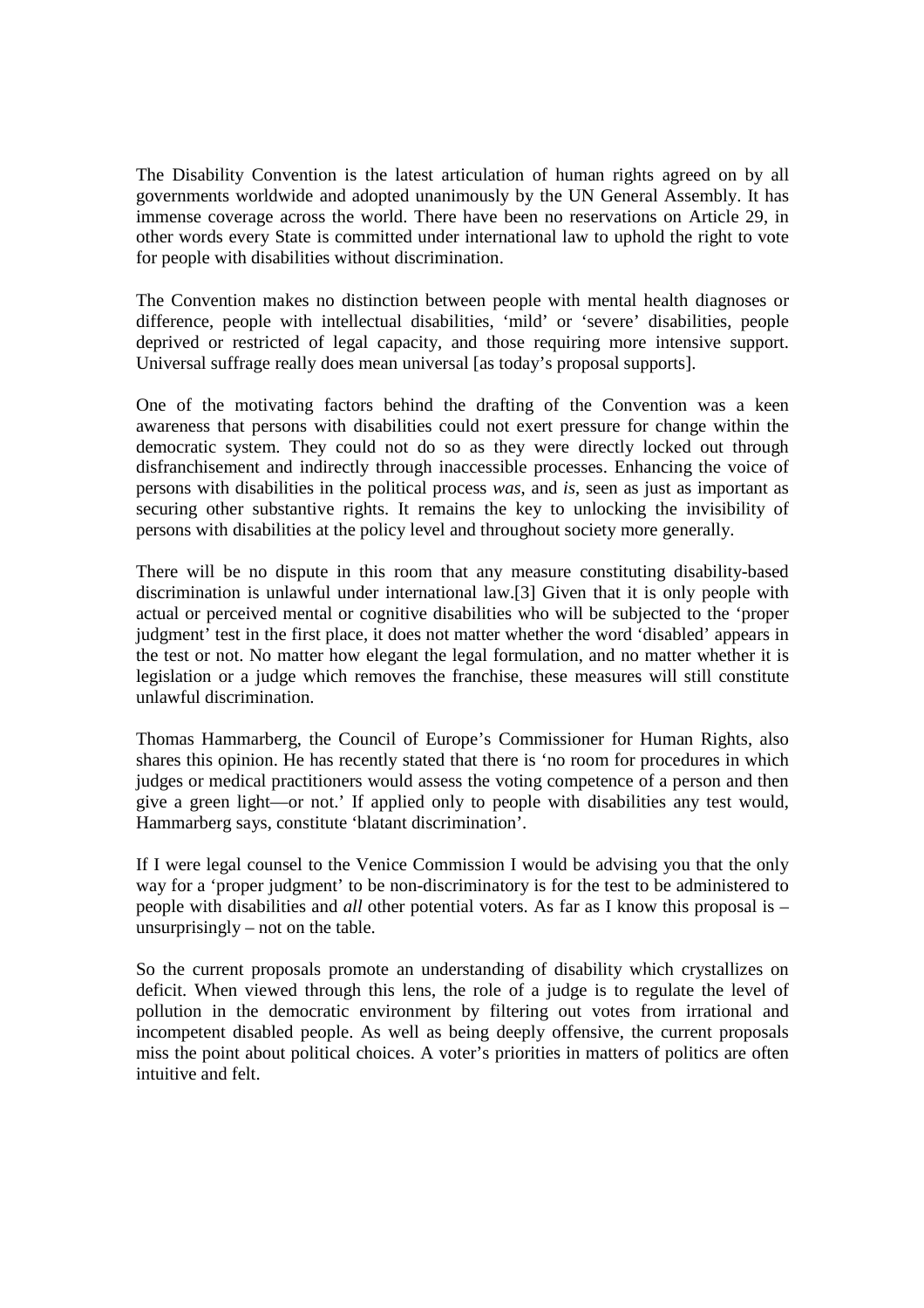So *why* would we allow a judge to prevent votes on the basis that a voter lacks 'proper judgment'? In other words, what is the legitimate aim, or the public policy goal being served? The hard truth is that democracies are – as Plato said, full of *disorder*. For example, 16% of Hungarian voters voted for the far-right and xenophobic Jobbik party in 2010. Do we remove these people who you may think lack 'proper judgment'? Should we remove the right to vote from the 7,500 people who voted last year in the UK for the Monster Raving Loony Party? What *is* and what is *not* a 'proper judgement' is clearly nonsense, and reminds me of Winston Churchill who said that 'The best argument against democracy is a five minute conversation with the average voter.' However uncomfortable we may be ultimately to live in a democracy is to value each vote equally, whatever we think about the voter.

Perhaps what we're really talking about is mental capacity, but what does this mean in the context of someone who wants to vote? Is the 'proper judgment' test intended to remove voters who are not intellectual enough? Or perhaps who hold beliefs which may not align with a judge's worldview. If this is the aim, then a potentially enormous number of people will be affected: People without a high school completion? Illiterate people? People who cannot explain how the machinery of government works? Anyone with a mental health problem? - that's a huge number itself, given that one in four people at any time in their life has a mental health problem. Count also older people with degenerative diseases of ageing such as Alzheimer's disease whose numbers are growing each year, people with intellectual disabilities, people with degenerative diseases unrelated to ageing such as Parkinson's disease, and those with acquired brain injury.

What an enormous waste of resources in deciding whether to decide whether these people have the 'proper judgment' to vote! Not to mention the manifest injustice, the risk of costly litigation and potential civil uprising.

Even if there were a legitimate aim to be pursued – which there is not – let's consider *how* would this be done. A judge will sit in a court room with a potential voter, and the judge will reach a decision *today* that this person will not have the capacity to do *what* exactly? The judge will not know when the election will be, who the candidates will be, how the voter is going to be, what sort of supports she will have to help her understand the issues, what the major political issues will be, and which of these will be important for her. Think of how traumatic this process will be for the individual.

## **Conclusion**

Many of the Venice Commission's most important documents proclaim that 'universal franchise is a key element of modern democracies'. The simple task before you is to ensure that universal means just that.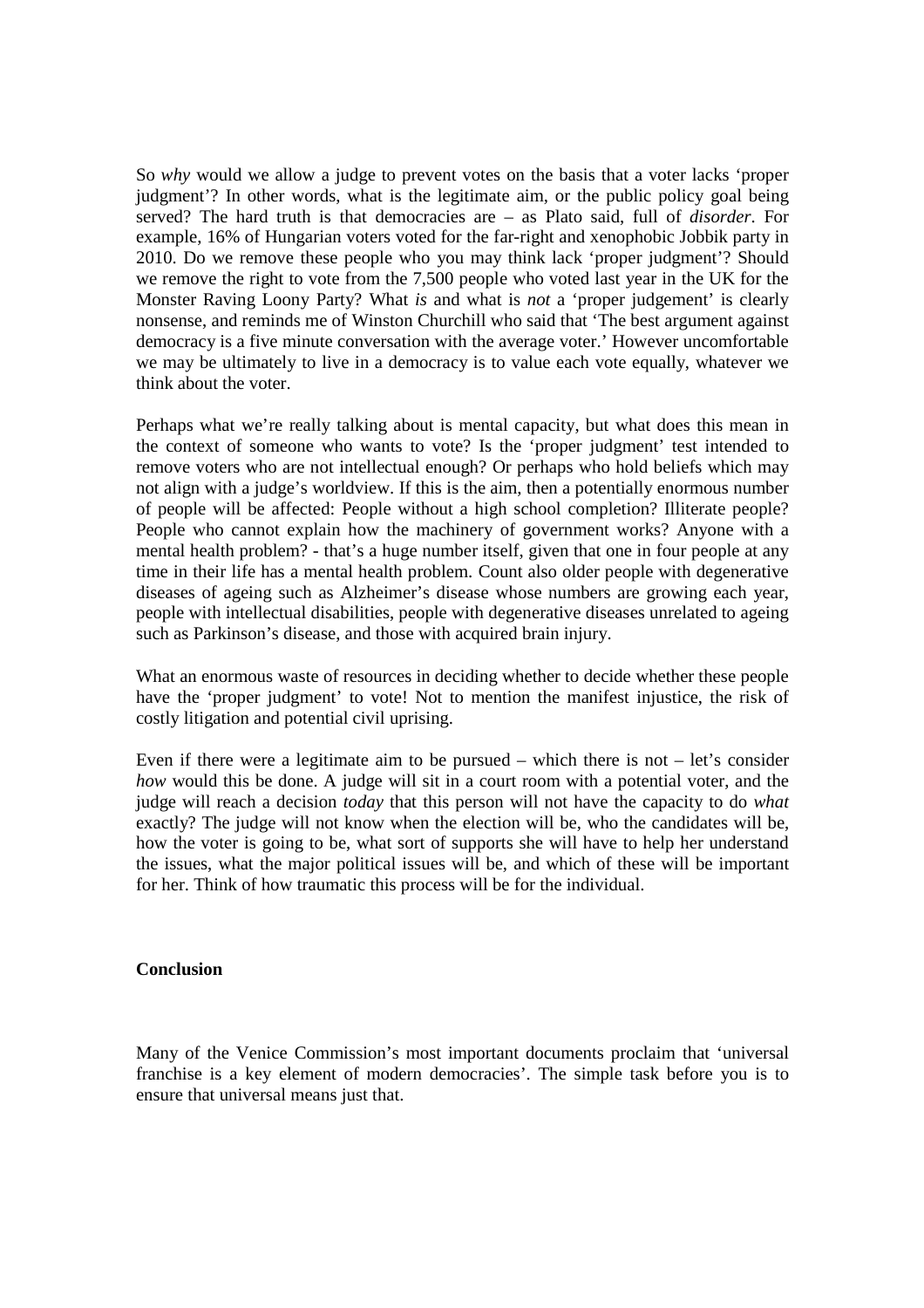Worldwide, *women* and others have fought prejudices to secure *their* right to vote. If their struggle for universal suffrage tells us one thing, it is that we should count the vote of every person rather than exclude those belonging to a certain group. What hangs in the balance in this room is nothing smaller than the promise of democracy.

After rational deliberation, by adopting today's proposal [deleting the unlawful and unfeasible parts of the text] you will *reduce* the devastating effects of stigma, you will *restore* autonomy to those who for centuries have been denied their basic rights, and you will *uphold* the emblematic right of one person one vote. You will return home having dispensed a sort of equality to equals and unequal alike.

Mr President, thank you for the giving me the honour of addressing the Commission today.

**---**

[1] Document entitled "CDL(2011)041 – Draft Revised Interpretative Declaration to the Code of Good Practice in Electoral Matters on the participation of people with disabilities in elections" which states:

New Proposal of amendment to paragraph 2:

"Universal suffrage is a fundamental principle of the European Electoeral Heritage. People with disabilities enjoy legal capacity on an equal basis with others in all aspects of life. States should ensure that persons with disabilities can effectively and fully participate in public and political life on an equal basis with other citizens."

[2] Article 29 states:

Participation in political and public life

States Parties shall guarantee to persons with disabilities political rights and the opportunity to enjoy them on an equal basis with others, and shall undertake:

(*a*) To ensure that persons with disabilities can effectively and fully participate in political and public life on an equal basis with others, directly or through freely chosen representatives, including the right and opportunity for persons with disabilities to vote and be elected, inter alia, by:

(i) Ensuring that voting procedures, facilities and materials are appropriate, accessible and easy to understand and use;

(ii) Protecting the right of persons with disabilities to vote by secret ballot in elections and public referendums without intimidation, and to stand for elections, to effectively hold office and perform all public functions at all levels of government, facilitating the use of assistive and new technologies where appropriate;